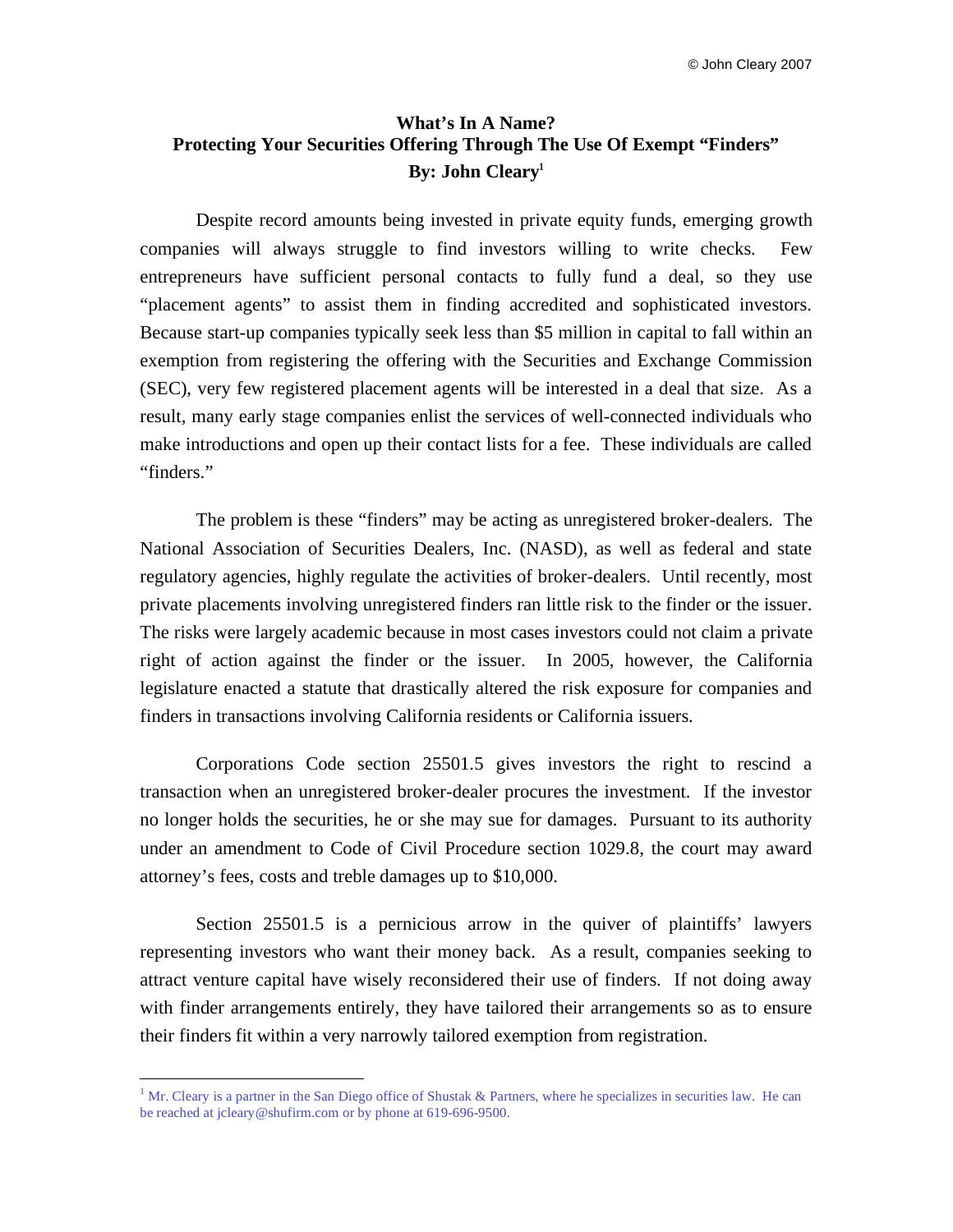© John Cleary 2007

### **The Exemption From Broker-Dealer Registration for Finders**

Section 15 of the Securities Exchange Act of 1934, as amended, defines a "broker" as any person engaged in the business of effecting transactions in securities. Section 15(c)(6) makes it unlawful for a person not registered as a broker-dealer to effect any transaction in securities. California's "blue sky" securities laws essentially restate the federal law. Corporations Code Section 25004 defines a broker-dealer as any person engaged in the business of effecting transactions in securities in California. Under Section 25210, any person acting as a broker-dealer must be licensed by the Department of Corporations unless they are otherwise exempt.

Finders argue they are not "effecting transactions" in securities, and therefore are not acting as broker-dealers, when they facilitate investments. Finders and issuing companies have support for this position in a 1991 SEC no-action letter wherein the SEC blessed a "finder's exemption" for persons that merely open up their contact lists or make introductions to potential investors. In the letter (Paul Anka, July 24, 1991), the SEC found it important that the finder merely furnished his contact list of accredited investors and did not negotiate or offer advice in the financing. Although the SEC looked askance at the compensation arrangement where the finder was paid a percentage of the money he raised, it noted he had not previously arranged investments and agreed he would not do so in the future.

California case law and interpretive guidance from the Commissioner of Corporations also address the issue of finders. In each instance, $2$  the finder's exemption has been narrowly construed to only include those persons who introduce investors to the issuing company. If the finder engages in any activity beyond swapping names, he or she is in violation of securities laws as an unregistered broker-dealer.

Based on available authority, several issues must examine several issues before engaging a finder. Each issue is relevant to whether a finder will be deemed an unregistered broker-dealer for purposes of regulatory action or liability under section 25501.5. However, none of these factors, either alone or together, are dispositive of the issue. The SEC and the California Department of Corporations (not to mention aggressive plaintiffs' attorneys) look at each situation on a case-by-case basis.

 $\overline{a}$ 

 $2$  Lyons v. Stevenson, 65 Cal. App. 3d 595, 600-606 (1977); Evans v. Riverside International Raceway, 237 Cal. App. 2d 666, 675-76 (1965); Commissioner's Opinion No. 81/1C (Jan. 19, 1981).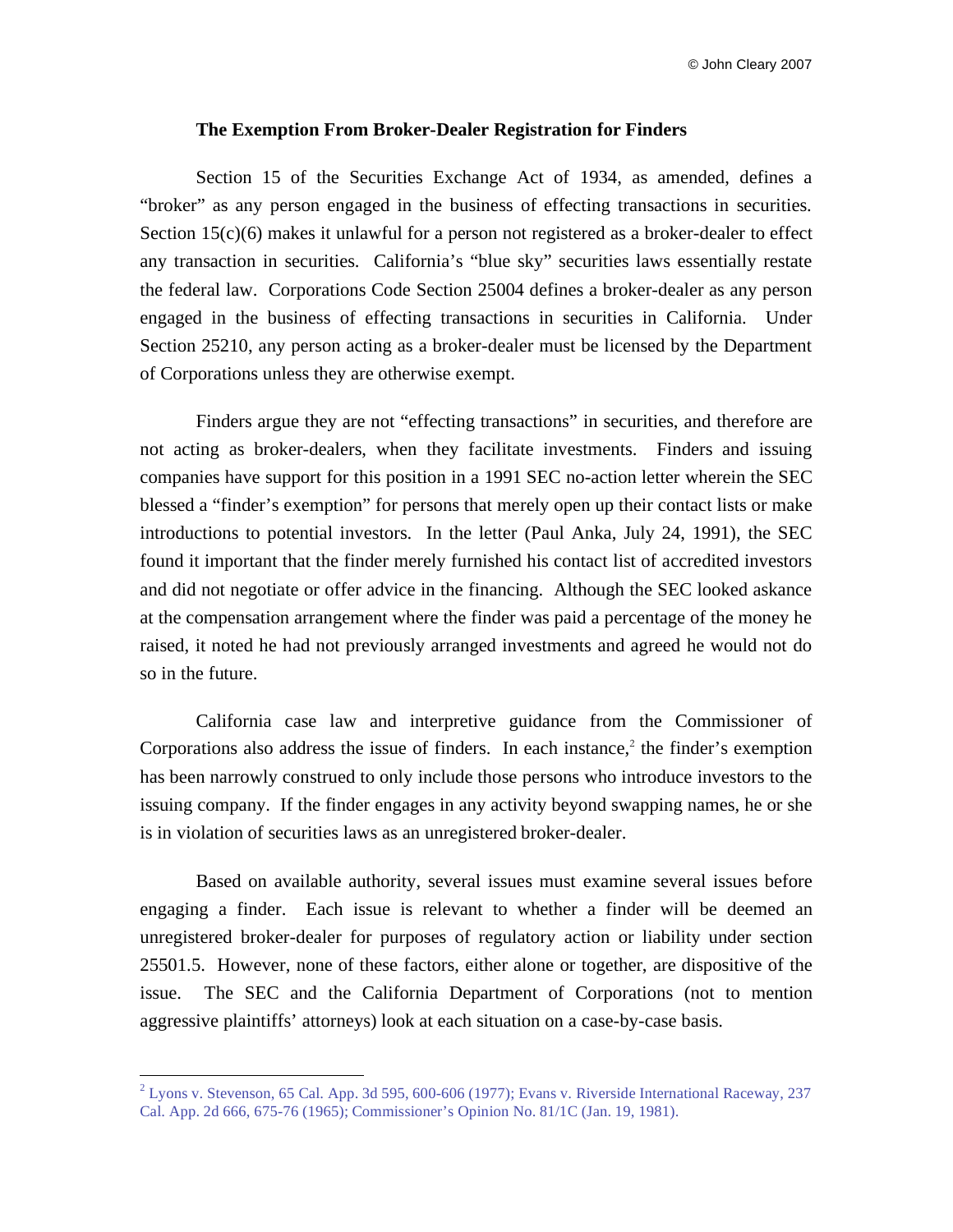## 1. Is the Finder Providing Services Other Than Simple Introductions?

Black's Law Dictionary, Sixth Edition, defines a finder as "an intermediary who contracts to find, introduce and bring together parties to a business opportunity, leaving ultimate negotiations and consummation of business transactions to the principals." A person loses his or her finder status by taking any role, however minor, in the ultimate sale of the securities.<sup>3</sup> The finder's involvement must start and stop with making introductions.

Issuers must ensure the finder is not involved in presentations to investors, negotiation of transactions, structuring of deal terms and similar activities. Other activities that will render a finder non-exempt include:

- providing advice or recommendations about the merits of a particular transaction.
- providing assistance to investors in completing the purchase agreement, subscription agreement or other documentation.
- providing financing to any investor for purchase of the securities.
- providing assistance to the issuer in drafting or distributing any material including financial data or sales materials.
- introducing the issuer to commercial banks, lawyers or other professionals to facilitate the financing.
- handling the funds or securities involved in the transaction.

The more information and assistance the finder gives to investors or the issuer, the less likely he or she will maintain exempt status. The finder's exemption is predicated on the finder merely introducing the issuer to potential investors or handing over his or her list of contacts. Even arranging meetings between the issuer and prospective investor will jeopardize the exemption.<sup>4</sup> Both issuers and finders are well-advised to ensure the scope of engagement is clearly and conspicuously committed to writing and followed in practice.

2. Does the Finder Regularly Engage in the Business of Facilitating Investments?

 $\overline{a}$ 

<sup>&</sup>lt;sup>3</sup> Henry Goppelt, SEC No-Action Letter, June 2, 1974.

<sup>4</sup> Mike Bantuveris, 1975 SEC No-Act. LEXIS 2, 158 at 1-2 (Oct. 23, 1975); *see also* May-Pac Management Corporation, 1973 SEC No-Act. LEXIS, 1, 117 at 1, 3-4 (Dec. 20, 1973).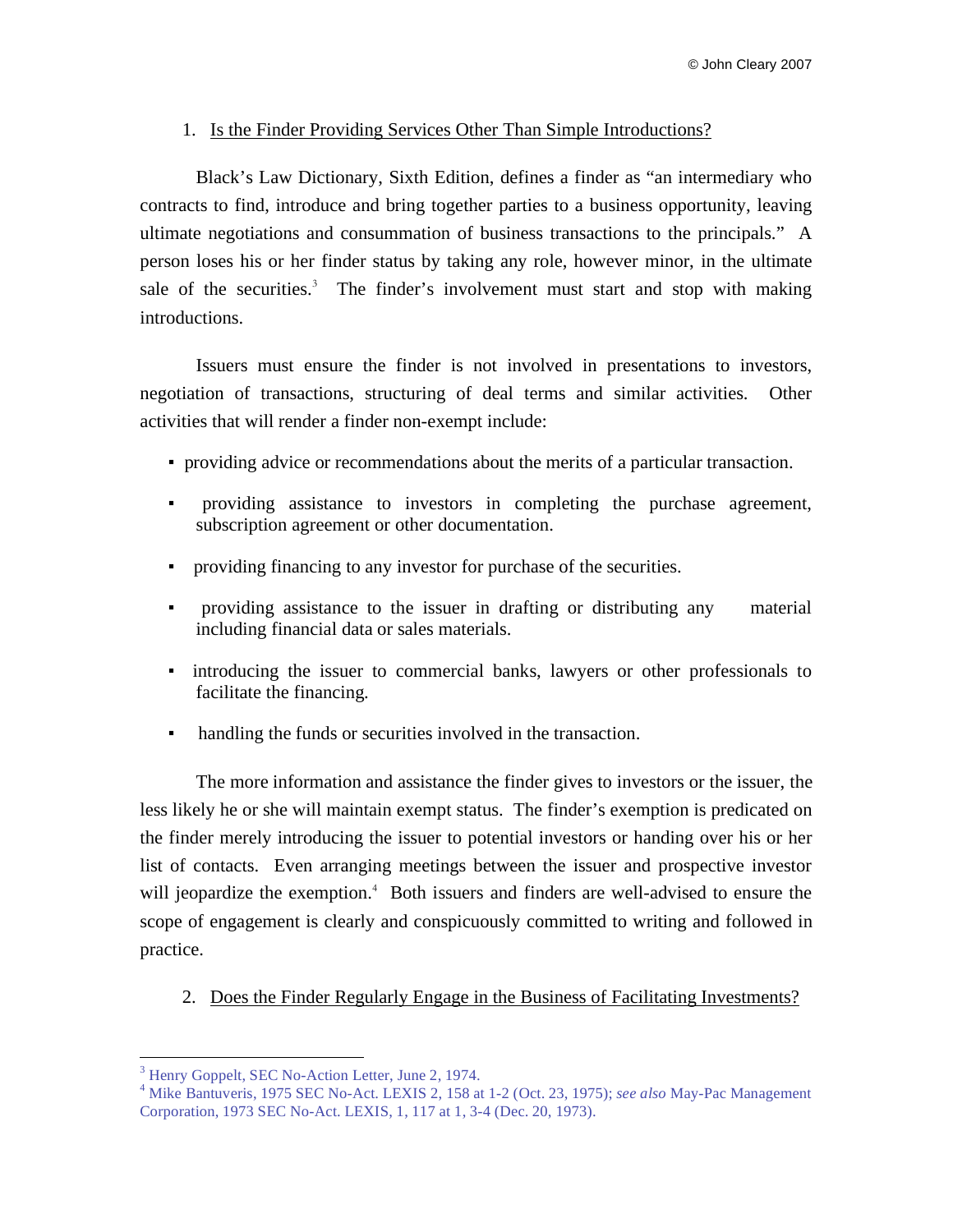As the SEC first made clear in the Paul Anka no-action letter, the regularity of a finder's activity is crucial to the determination of whether he or she is acting as a brokerdealer. Nothing is more certain to blow the finder's exemption than engaging a person who regularly, or even more than once, acted as a finder for a fee.

Individuals who profess to be "professional finders" may be successful in raising money, but they will put that money at risk and expose the company to the potential of regulatory action, fines, fees, penalties and myriad other bad things. If an issuer is looking for a proven product, the only safe bet is to employ a registered broker-dealer or placement agent.

#### 3. Is the Finder's Compensation Fixed or a Percentage of Money Raised?

Perhaps no factor is more important when engaging a finder than compensation. Companies usually engage finders for the sole purpose of raising money, and do not engage them to provide financial or other consulting services. As a result, issuers usually pay finders a transaction fee based on the amount of capital he or she is responsible for bringing to the company, usually paid in either securities or cash (or a combination of both) as a percentage of the money raised (usually 5% to 10%). The Paul Anka no-action letter and California authority could not be clearer that success-based compensation is the primary characteristic of broker-dealer activity.

The safest course is to pay the finder a fixed fee regardless of the outcome of his or her efforts. However, this poses a practical challenge to the start-up company raising money precisely because it lacks operating capital. One solution is to guarantee the finder a fixed fee payable at the close of the financing. This way, the finder's compensation will not jeopardize the exemption and the offering as a whole.

Still, practicality may require a success-based compensation arrangement. After all, the finder by necessity must not have experience or a reputation as a rainmaker. With a guaranteed fee, the issuer could be on the hook for a substantial fee that is not justified or earned. Provided the other elements of the finder exemption are intact, success-based compensation by itself may not blow the exemption. However, until a California court renders an opinion on the issue, the better counsel is against using success-based compensation with finders.